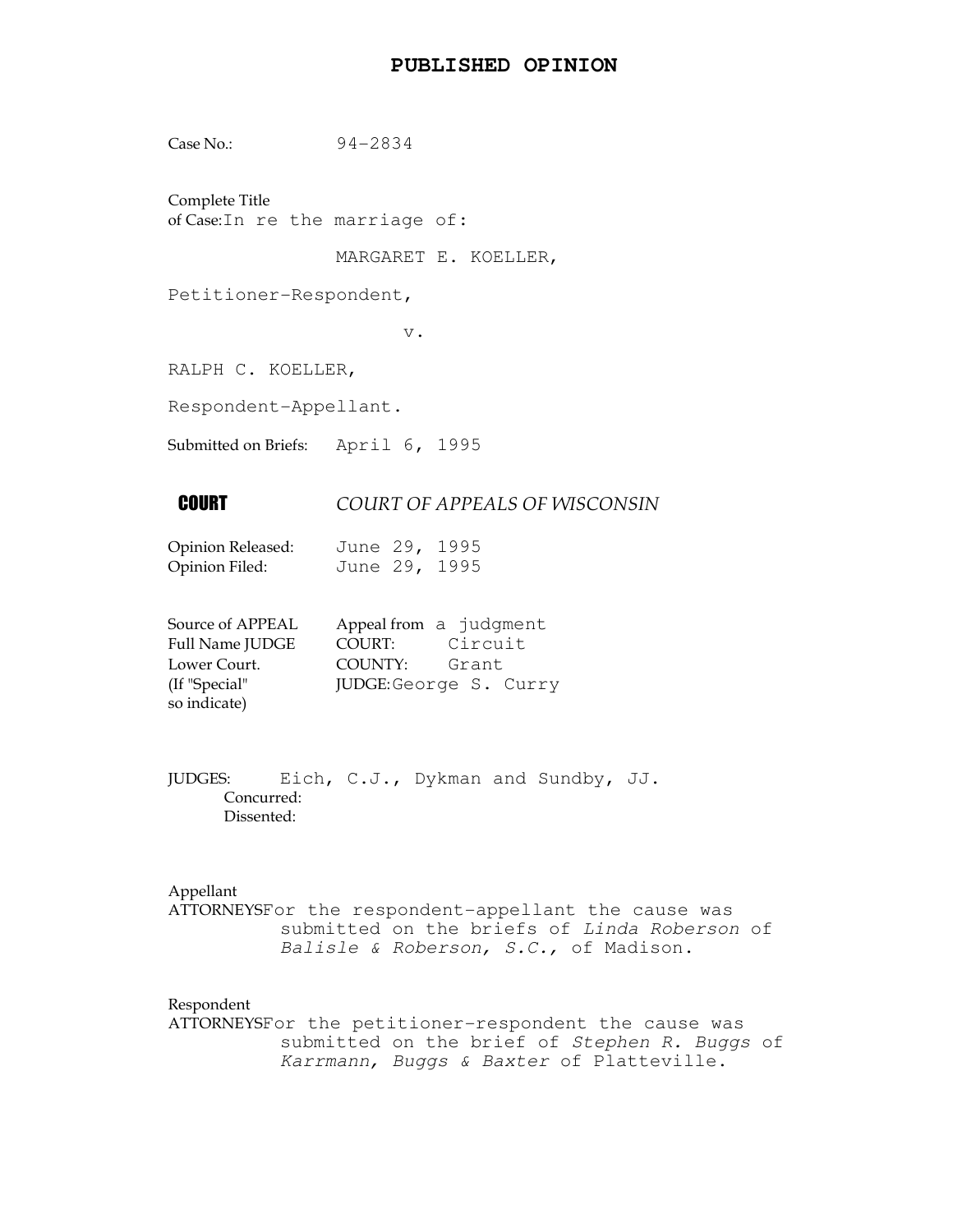# **COURT OF APPEALS DECISION DATED AND RELEASED**

# June 29, 1995

A party may file with the Supreme Court a petition to review an adverse decision by the Court of Appeals. See § 808.10 and RULE 809.62, STATS.

#### **NOTICE**

This opinion is subject to further editing. If published, the official version will appear in the bound volume of the Official Reports.

No. 94-2834

# STATE OF WISCONSIN THE RESERVE TO THE STATE OF APPEALS

In re the marriage of:

### MARGARET E. KOELLER,

Petitioner-Respondent,

v.

RALPH C. KOELLER,

Respondent-Appellant.

 APPEAL from a judgment of the circuit court for Grant County: GEORGE S. CURRY, Judge. Reversed.

Before Eich, C.J., Dykman and Sundby, JJ.

 EICH, C.J. Ralph Koeller appeals from a judgment modifying the custody provisions of a 1988 judgment divorcing him from Margaret Koeller. The divorce judgment awarded sole custody of the couple's two minor children to Margaret. Because she is suffering from a terminal cancer and Ralph has a history of mental illness, Margaret moved the court to revise the judgment to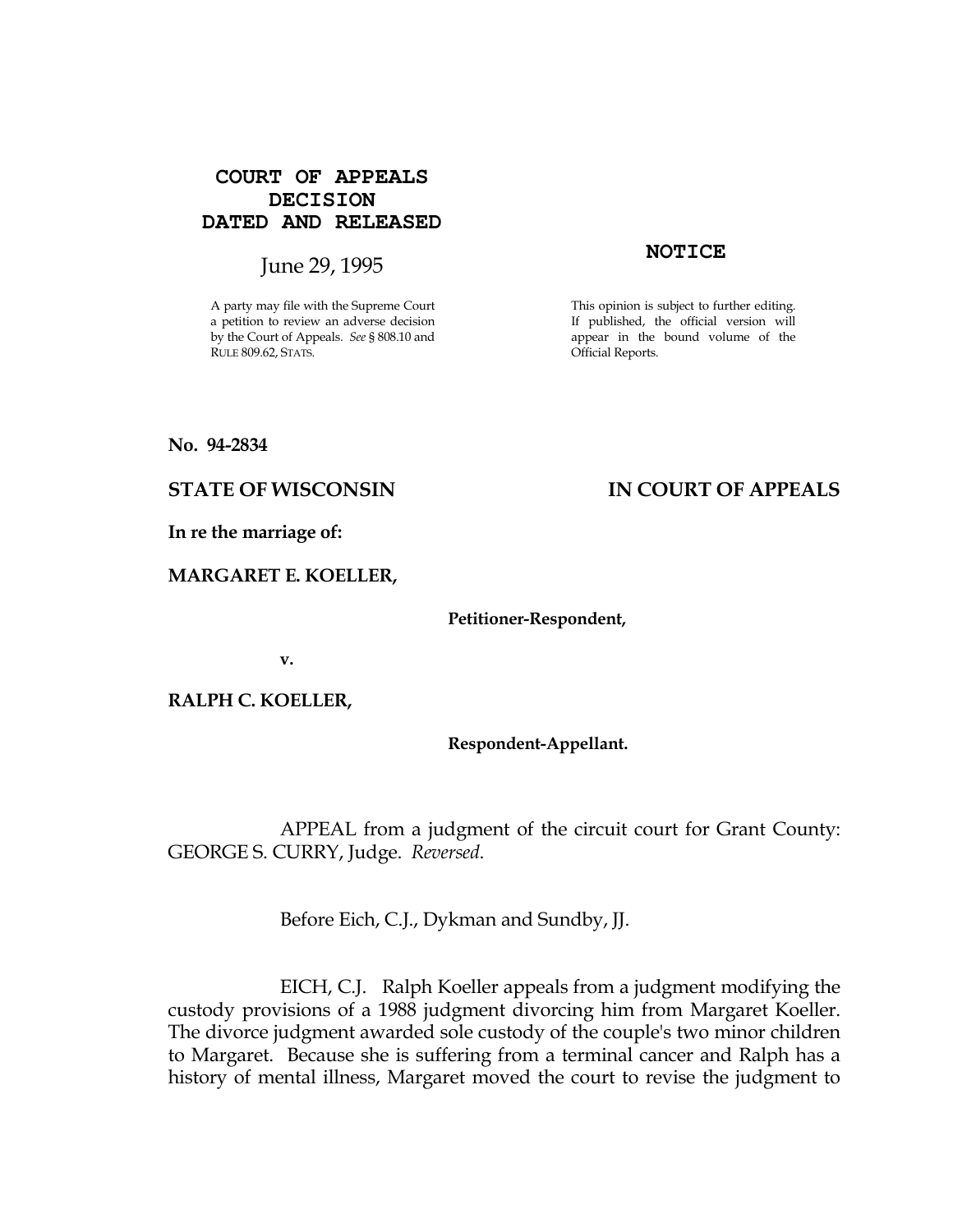grant custody of the children to her sister, Virginia Yribia, in the event of her incapacity or death.

 The trial court granted the motion and Ralph appeals, claiming: (1) the court erred as a matter of law by making a "prospective" and "contingent" custody award without legal authority to do so; (2) the court erroneously exercised its discretion by failing to follow correct legal standards in rendering its decision; and (3) there was insufficient evidence to support the court's determination that Ralph is unable to care for the children on a full-time basis. We conclude that the trial court's prospective custody judgment is void per se and we therefore reverse the judgment.<sup>1</sup>

 The parties' two minor children were six and eight years old at the time of the divorce, and are now thirteen and fifteen. In 1985, Margaret was diagnosed with a terminal cancer, and in 1993, desiring to resolve the children's custody situation while she was still alive, she requested the custody change.

 As indicated, Ralph Koeller has a history of mental illness. He has been diagnosed as having a bipolar schizo-affective disorder and has been hospitalized several times after experiencing "psychiatric episodes."2 At the custody modification hearing, there was conflicting expert testimony as to Ralph's ability to care for the children. The trial court concluded that while Ralph was "not ... an unfit parent," he would not be able to care for the children full time in the event of Margaret's death or incapacity.

 Specifically, the trial court found that because Margaret was suffering from a terminal cancer, it was "necessary for the best interest of the children to make provisions for their custody and physical placement in case their Mother ... dies or becomes incapacitated so as to eliminate uncertainty as to what will happen if that occurs." Declaring Virginia Yribia to be "a suitable,

i

<sup>1</sup> Because we conclude that the judgment is void per se, we need not address the issue of the sufficiency of the evidence concerning Ralph's ability to care for the children on a full-time basis.

<sup>&</sup>lt;sup>2</sup> There was evidence that Ralph was hospitalized for the condition in 1970, three times in 1986, once in 1987, 1993 and 1994.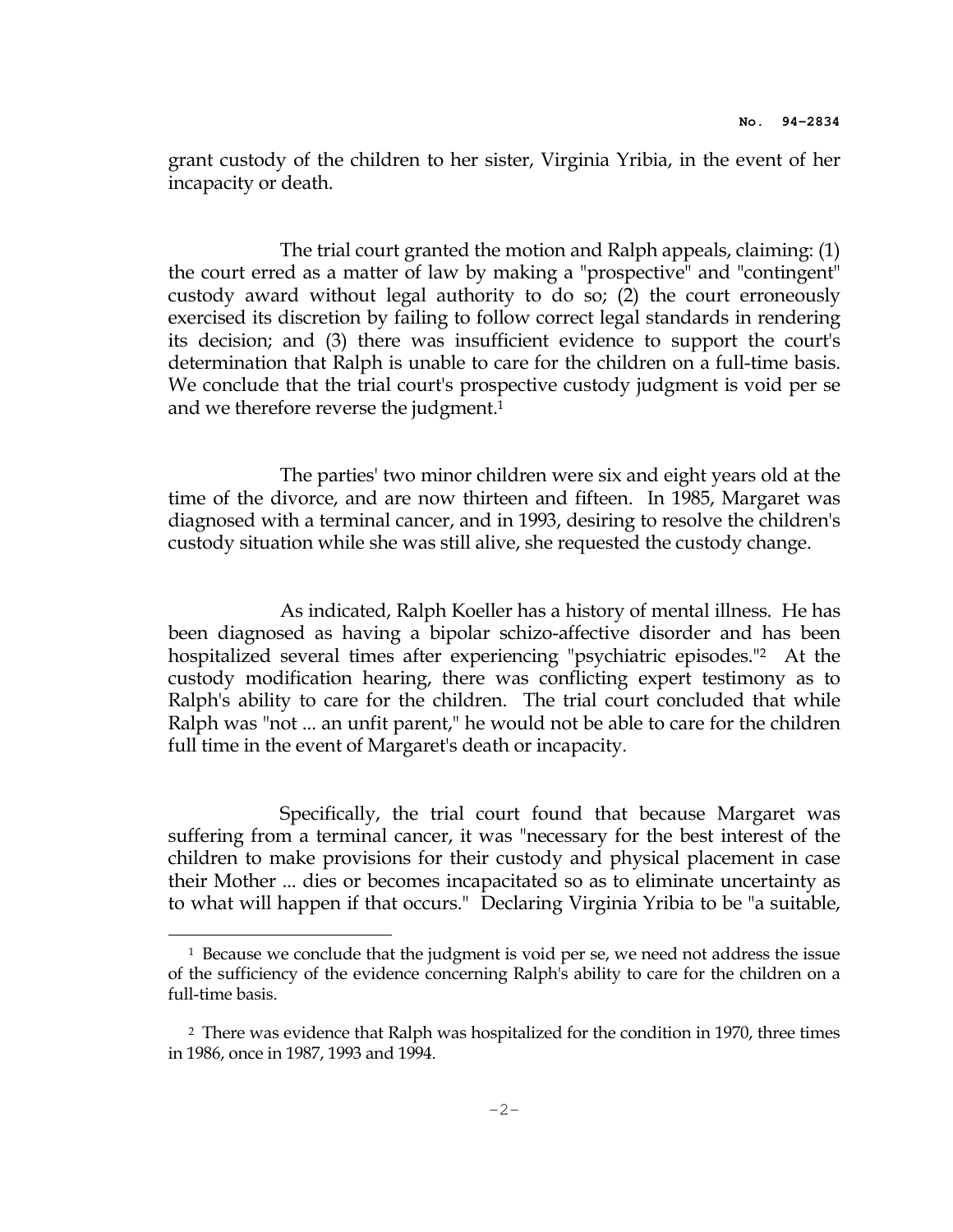proper, and fit person to have custody of the children if [Margaret] is deceased," the court found that "under those circumstances ... the children would be ... in need of protective services [and t]heir best interest would be served by transferring custody and primary placement to [Yribia]." The court then entered the following order:

Contingent Custodian: If [Margaret] dies or becomes so disabled that she is unable to care for the minor children of the parties, then custody shall transfer to Virginia Yribia of Denver, Colorado, who will have primary physical placement subject to unsupervised [visitation] for four weeks in the summer plus other temporary physical placement determined upon further application by [Ralph].

 The trial court grounded its order on § 767.24(3), STATS., which provides as follows:

If the interest of any child demands it, and if the court finds that neither parent is able to care for the child adequately or that neither parent is fit and proper to have the care and custody of the child, the court may declare the child to be in need of protection or services and transfer legal custody of the child to a relative of the child .... If the court transfers legal custody of a child under this subsection, in its order the court shall notify the parents of any applicable grounds for termination of parental rights ....

 Custody determinations are matters within the trial court's discretion and will be sustained on appeal where the court exercises its discretion on the basis of the law and the facts of record and employs a logical rationale in arriving at its decision. Licary v. Licary, 168 Wis.2d 686, 692, 484 N.W.2d 371, 374 (Ct. App. 1992). A court erroneously exercises its discretion, however, when it bases its determination on an error of law. Id.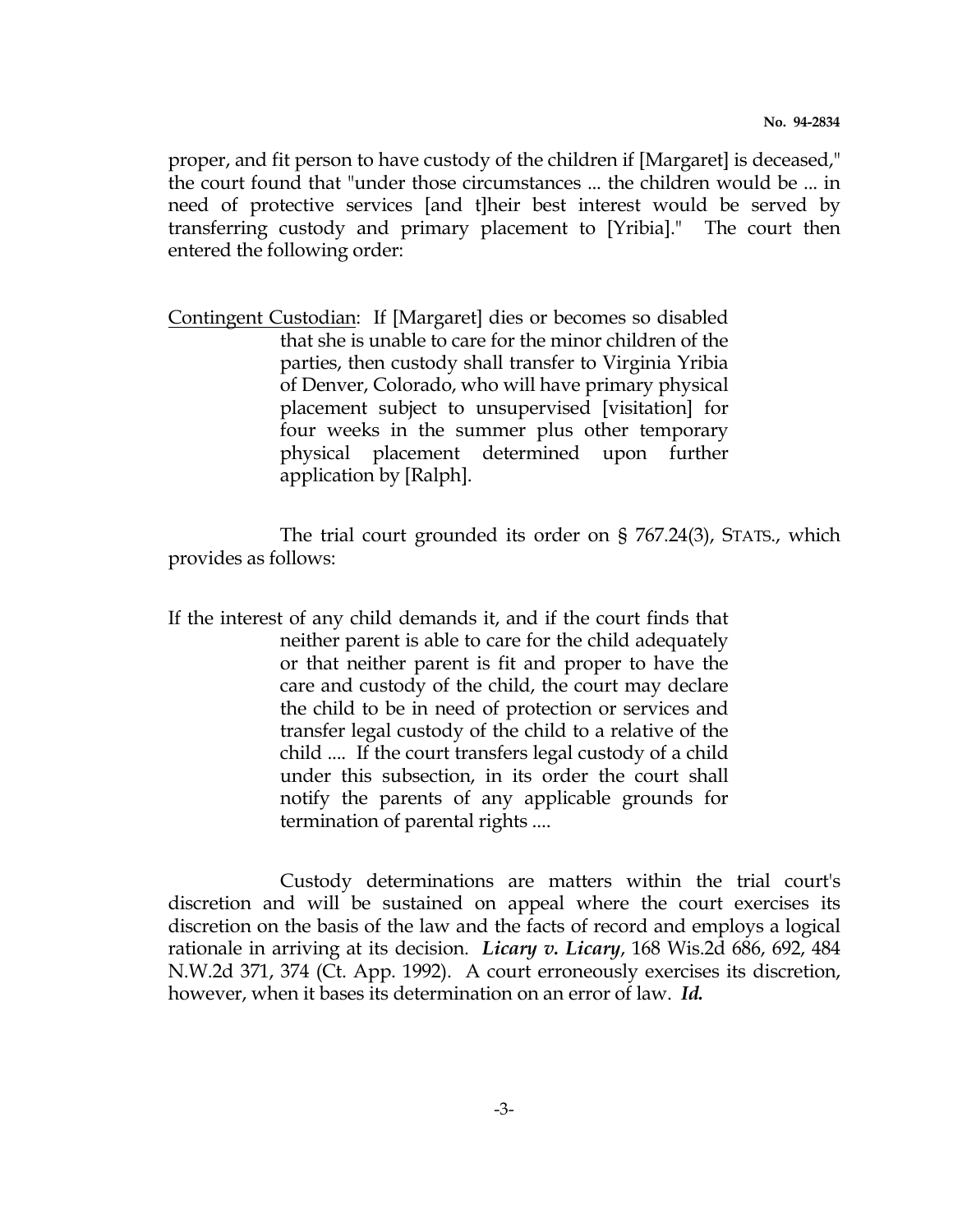Because there is no common-law jurisdiction over the subject of divorce in Wisconsin, such powers that Wisconsin courts possess in this area are "entirely dependent on legislative authority ...." Groh v. Groh, 110 Wis.2d 117, 122, 327 N.W.2d 655, 658 (1983). And "where the legislature has set forth a plan or scheme as to the manner and limitation of the court's exercise of its jurisdiction, that expression of the legislative will must be carried out and power limitations adhered to." Id. at 123, 327 N.W.2d at 658. Thus, "[a]lthough the trial court has a broad discretion with respect to custody determinations, which will be given great weight on review, `courts have no power in awarding custody of minor children other than that provided by statute." *Schwantes v.* Schwantes, 121 Wis.2d 607, 622, 360 N.W.2d 69, 76 (Ct. App. 1984) (quoted sources omitted).

 Citing Cox v. Williams, 177 Wis.2d 433, 439-40, 502 N.W.2d 128, 130 (1993), the guardian ad litem attempts to justify the trial court's order as a valid exercise of its "incidental powers" under ch. 767, STATS. Ralph argues that no such authority exists.3 We agree.

 In Dovi v. Dovi, 245 Wis. 50, 53, 13 N.W.2d 585, 587 (1944), noting that divorce jurisdiction is statutory in origin, the supreme court stated that the circuit court's authority in divorce cases "is confined altogether to such express and incidental powers as are conferred by statute." (Emphasis added.) The statement has been repeated many times since,<sup>4</sup> but no decision has defined just what these "incidental powers" are or where and how they originate.

e<br>S

<sup>&</sup>lt;sup>3</sup> Margaret claims that Ralph waived any challenge to the trial court's authority to enter the order by failing to assert any "jurisdictional" challenges in the trial court proceedings.

Waiver is "a rule of judicial administration which we may, in the proper exercise of our discretion, choose not to employ" in a given case. Department of Revenue v. Mark, 168 Wis.2d 288, 293 n.3, 483 N.W.2d 302, 304 (Ct. App. 1992). Because Ralph's arguments challenge the legal authority for the trial court's order, we will consider them.

<sup>4</sup> See, e.g., Cox v. Williams, 177 Wis.2d 433, 439, 502 N.W.2d 128, 130 (1993); Groh v. Groh, 110 Wis.2d 117, 122-23, 327 N.W.2d 655, 658 (1983); Haack v. Haack, 149 Wis.2d 243, 249, 440 N.W.2d 794, 796 (Ct. App. 1989); Pettygrove v. Pettygrove, 132 Wis.2d 456, 462, 393 N.W.2d 116, 119 (Ct. App. 1986); Siemering v. Siemering, 95 Wis.2d 111, 113, 288 N.W.2d 881, 882 (Ct. App. 1980).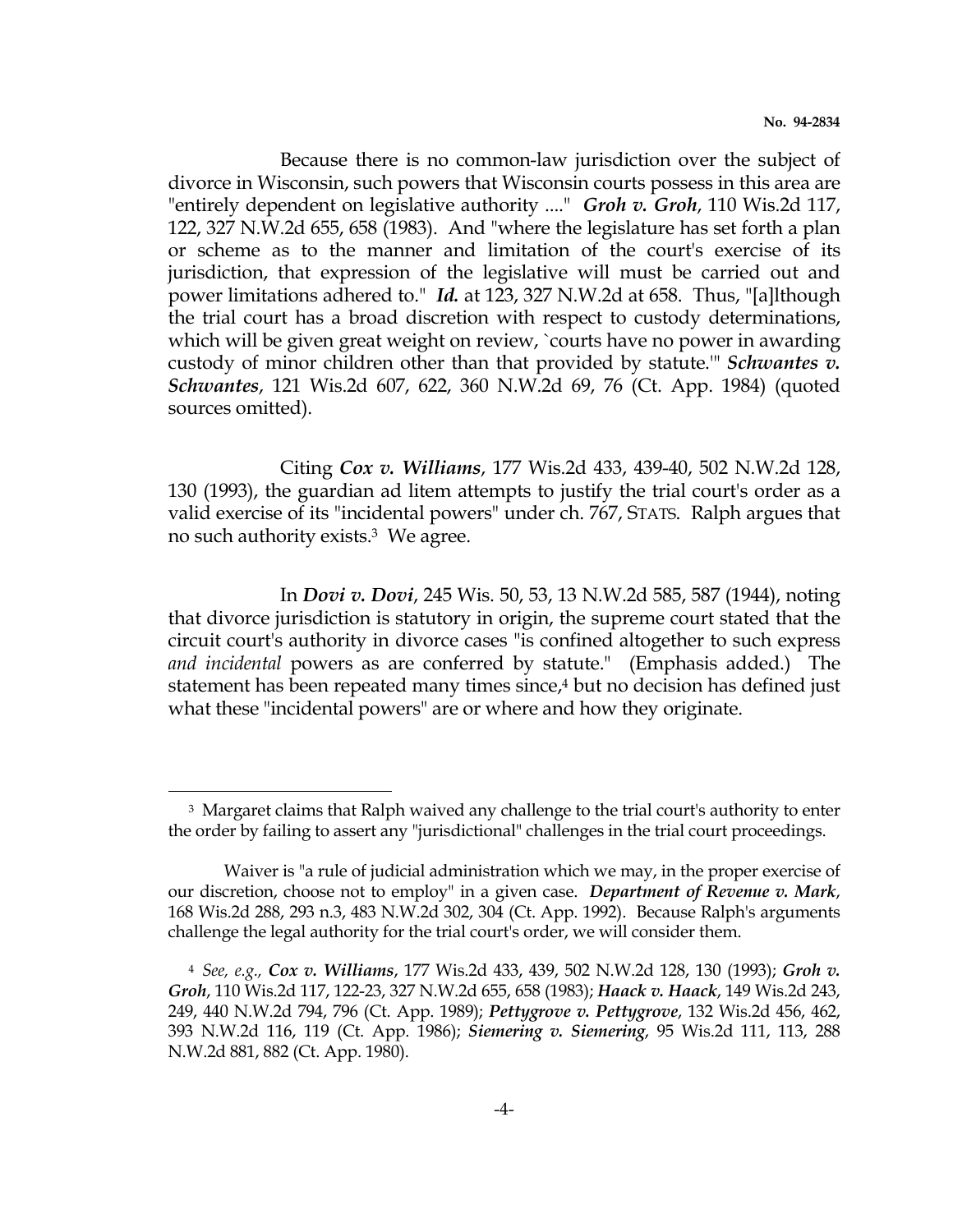As Ralph points out, neither § 767.24(3)(a), STATS., nor any other relevant statute or case states, or even suggests, that a change in custody may be ordered contingent upon the occurrence of some anticipated event or premised upon a prospective finding that someday a parent will be unable to meet his or her parental responsibilities.

 Section 767.24(2), STATS., authorizes the court to grant sole or joint custody to a parent or parents in a divorce action on the basis of "the best interest of the child" and the court's consideration of several factors specifically set forth in the statute, such as the child's "interaction and interrelationship" with those people central to his or her life, the child's adjustment to home, school and community, and the "mental and physical health of the parties ... and other persons living in a proposed custodial household."5 Section 767.24(5). Section 767.24(3) authorizes the court to transfer custody to a non-parent--as in this case, a "relative of the child"--on the basis of a finding that "neither parent is able to care for the child ... or that neither parent is fit and proper to have ... custody ...." (Emphasis added.) Finally, § 767.325(1), STATS., authorizes the court to change custody (1) within two years of the initial award upon a showing that the change "is necessary because the *current* custodial conditions are physically or emotionally harmful ... to the child," and (2) after the initial two-year period, if the change "is in the best interest of the child" and there has been "a substantial change of circumstances since the entry of the last order affecting ... custody ...." (Emphasis added.)

 We believe these statutory provisions must be read to embody a sense of contemporaneity in custody determinations, whether in original or modification proceedings. As we have said, while the cases do not define or discuss what constitutes an "incidental" power, they uniformly state that the only powers that exist in divorce courts are "`those express and incidental powers that are conferred by statute.'" See Cox, 177 Wis.2d at 439, 502 N.W.2d at 130 (emphasis added) (quoted source omitted). Additionally, the term "incidental" is defined in law dictionaries as "[d]epending upon or appertaining to something else as primary; something necessary ... to ... another which is termed

e<br>S

<sup>5</sup> Other factors to be considered include the child's wishes, the parents' wishes, the availability of public or private childcare services, the likelihood of interference with the child's relationship with the other parent, whether either party has a significant alcohol or drug problem and "[s]uch other factors as the court may in each individual case determine to be relevant." Section 767.24(5), STATS.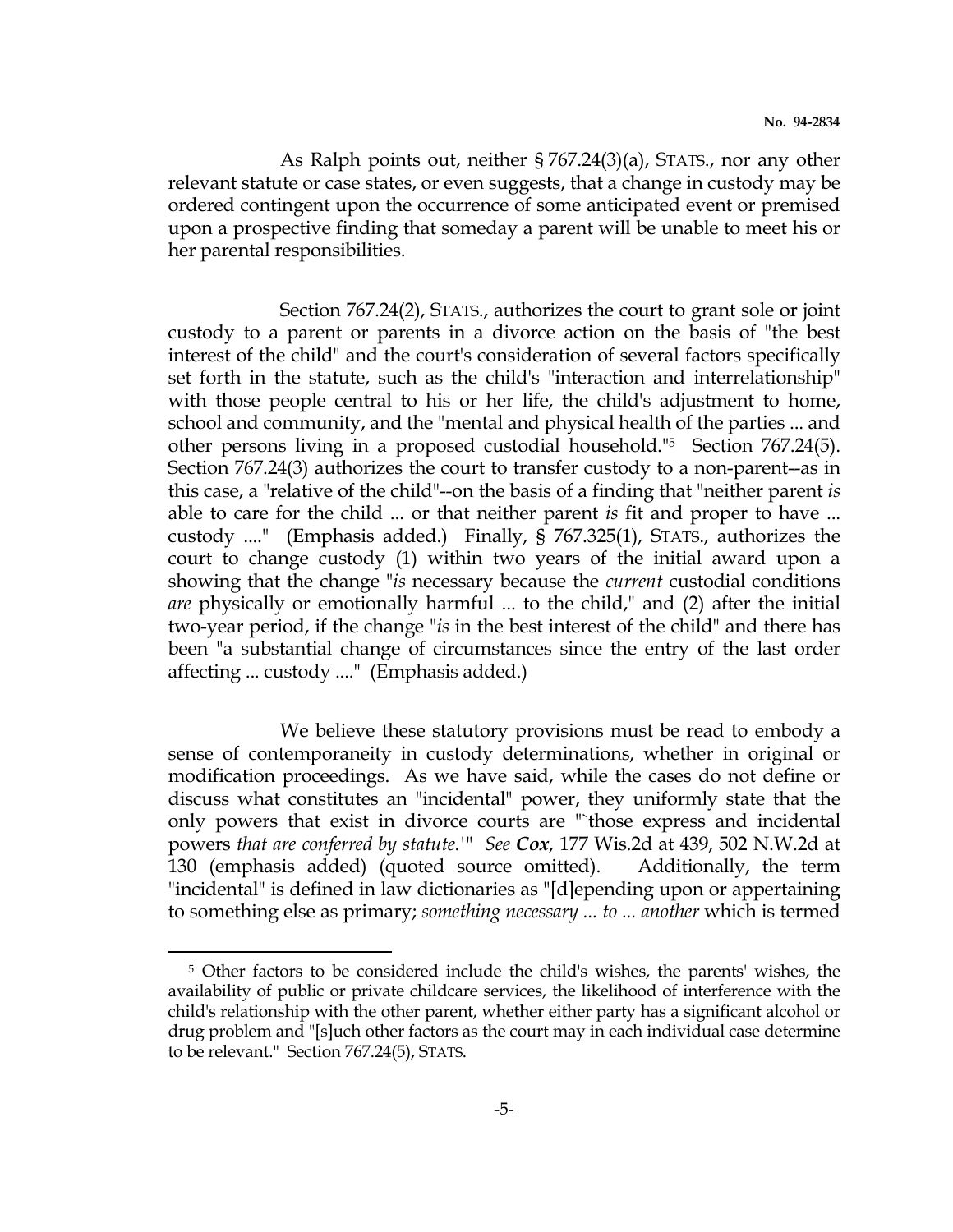the principal ...." BLACK'S LAW DICTIONARY 762 (6th ed. 1990) (emphasis added).

 We do not see how the power to order a change of custody that is to take place at some unknown time in the future, upon the occurrence of some stated contingency, may be necessarily implied or inferred from the authority granted to the court by either § 767.24(3) or § 767.325, STATS. Not only is the key statutory language cast in the present tense but the plain underlying purpose of these provisions is to permit the court to assess the effect of historical *and present* factors upon the child's well-being in order to determine the type of custodial arrangement that will best serve his or her interest. We do not see how the statutes can be read to "confer[]" an "incidental power" to the trial court to make a custody award that is both prospective and contingent, as this one is.<sup>6</sup>

i

 A provision allowing automatic transfer for violation of a conditional custody award fixes the focus of inquiry on circumstances existing at the time of the initial award, rather than on present harm necessitating a transfer. This does not comport with the statutory mandate .... The dangers of such a provision, if automatically enforced, are readily apparent from the facts of this case. The transfer was made in a vacuum of current information respecting the welfare of the

<sup>6</sup> Although the case is distinguishable on its facts, we think the reasoning we employed in Schwantes v. Schwantes, 121 Wis.2d 607, 360 N.W.2d 69 (Ct. App. 1984), supports our conclusion in this case.

In *Schwantes*, the trial court awarded custody to the wife but only on the condition that she break off her relationship with another man. When she did not do so, the court transferred custody without further proceedings. We reversed, concluding that "a conditional custody award which purports to make a transfer of custody automatic upon violation of the condition is ... contrary to public policy" and to the terms of the change-of-custody statute then in existence, § 767.32(2), STATS., 1981-82, which permitted changes in a custody order only upon "a finding that such removal is necessary to the child's best interest as shown by substantial evidence supporting a change in custody ...." Schwantes, 121 Wis.2d at 627-28, 360 N.W.2d at 78-79. Because we felt the statutory language contemplated examination of "the circumstances of the parties and the children at the time a transfer is sought," and because the trial court "neither had nor sought current information" with respect to the children's best interest or the need for the transfer, we concluded that the court abused its discretion in transferring custody in the absence of "`substantial evidence supporting a change'" under the statute. Id. at 628-30, 360 N.W.2d at 79-80 (quoted source omitted). In so holding, we stated: